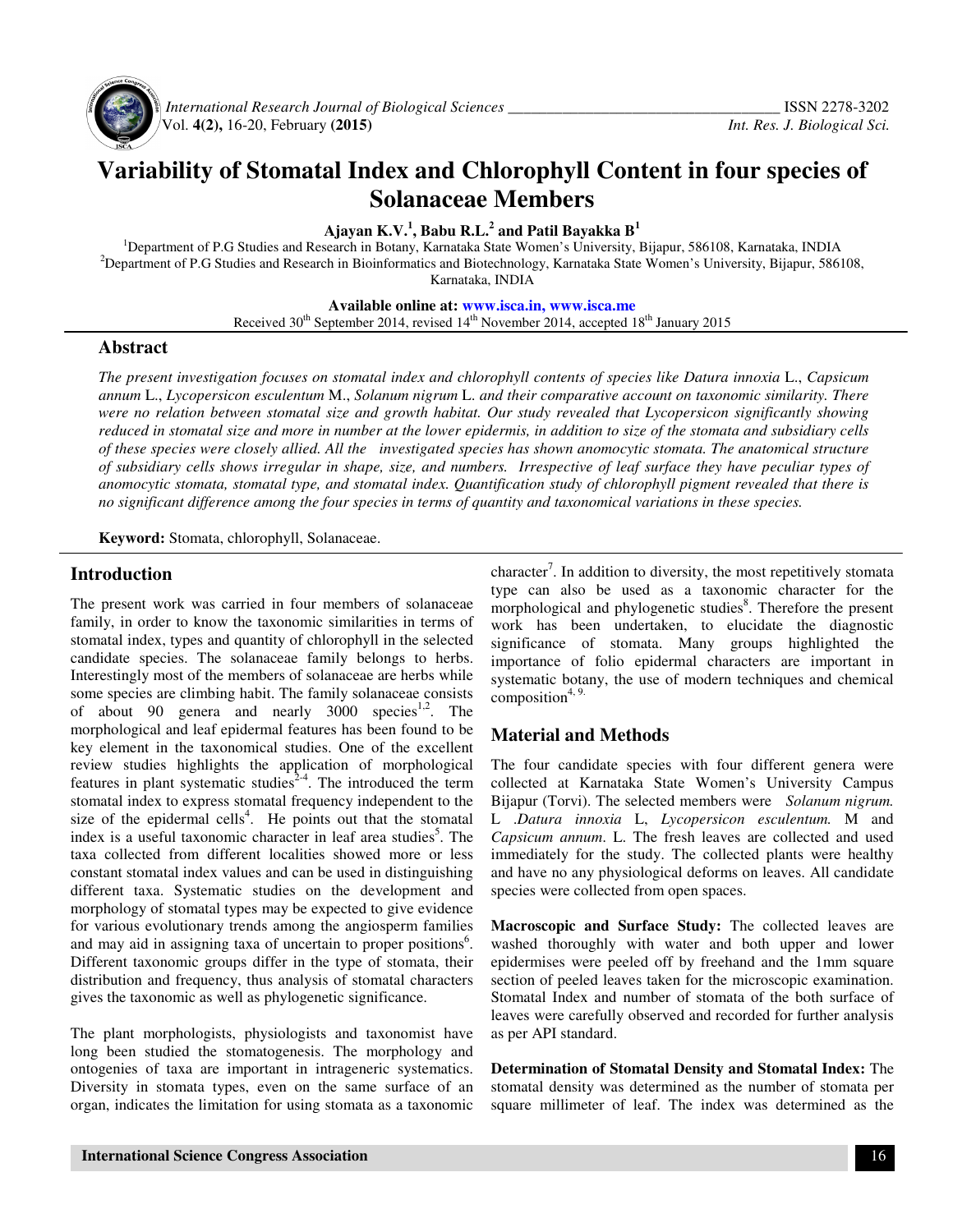$$
Stomatal Index = \frac{S}{E+S} X 1
$$

100

Where,  $S =$  donates the number of stomata per unit area and  $E =$ the number of epidermal cells in the same unit area.

**Chlorophyll quantification:** Collected fresh healthy leaves of selected four genera of solanaceae members and washed thoroughly with running tap water then allowed to dry it at room temperature. Taken 5gm of each leaf sample in mortar and homogenised it with 90% acetone by using pestle. The homogenised extracts were subjected for centrifugation at 5000 rpm at 15 minutes at room temperature, then filtered by whatsman's filter paper and collected the supernatant in clean test tubes and mixed with equal amount of supernatant and 90% acetone then measured the absorbance of solutions by using spectrophotometer (shimadzu) at 663nm and 645nm wave lengths and 90% acetone taken as standard blank solution. The calculation was done as per Arnon's method.

#### **Results and Discussion**

Microscopic studies of the stomatal density of adaxial surface leaf shows that the maximum numbers of stomata were found in L.esculentum 172 mm<sup>2</sup> and minimum stomatal density recorded in 19 mm<sup>2</sup>. The size of stomata are very minute, because of the minute size density of stomata occurrence and their distribution more on Lycopersicon in other hand the *C. annum* has sparsely distribution and their density less at adaxial surface as compared with abaxial side (table-1). Another interesting taxonomic feature out of four species only *L. esculentum* has more density of stomata on adaxial surface as compared to abaxial surface. Many plant systematics and morphologists were revealed that the distribution and frequency of stomata are useful in solving several problems of plant systematic $11-13$ . He was the first to report that the frequency of stomata is high when the size of epidermal cells is low and the frequency is low when the epidermal cells are large $^{14}$ .

Abaxial surface of leaf shown an interesting features of stomatal distribution in *C.annum* it has three times more than adaxial surface but in case of other three species comparatively less even though Lycopersicon showing less number of stomatal density 86.81 mm<sup>2</sup> table-1. Similar kinds of observation noticed<sup>15</sup>, the quantity of stomata per square millimetre and stomatal index were found to be useful in deciphering the individual species, among the genus Cinnamomum.

The type of stomata is also of considerable significance in delimiting the taxa, both at the species and generic levels. In *L.* 

*esculentum*, *C. annum* and *S.nigram* have shown typical anomocytic stomata and *D. innoxia* has both anomocytic and anisotypic stomata on their upper and lower surface. The most of species of solanaceae shown anomocytic and anisocytic types of stomata it indicates that variability of stomatal types in family and generic and species level. Similar work was conducted $16,17$ . In some cases, the dominant type of stomata is anomocytic or anisocytic in the leaves of *Wedelia urticifolia* DC and *Wedelia trilobata* (L.)AS.Hith. In addition to these two types, polocytic and hemiparacytic stomata are observed in *Wedelia chinensis* (Osbeck) Merr.The different species of *Spilanthes jacq* possess diacytic stomata as the most frequent type.

| <b>Table-1</b>                                           |  |  |  |  |
|----------------------------------------------------------|--|--|--|--|
| Stomatal index of selected species of solanaceae members |  |  |  |  |

| S. |                               | Adaxial surface 10X |               |  |
|----|-------------------------------|---------------------|---------------|--|
| No | Plant species                 | No of               | Stomatal      |  |
|    |                               | stomata             | index $(\% )$ |  |
|    | Datura innoxia, L.            | 67.00               | 25%           |  |
| 2  | Lycopersicon<br>esculentum M. | 172.00              | 19%           |  |
| 3  | Capsicum annum L.             | 19.00               | 13%           |  |
| 4  | Solanum nigrum L.             | 30.00               | 21%           |  |
|    |                               | Abaxial surface     |               |  |
|    | Datura innoxia, L.            | 71.00               | 25%           |  |
| 2  | Lycopersicon<br>esculentum M. | 87.00               | 55%           |  |
| 3  | Capsicum annum L.             | 59.00               | 16%           |  |
| 4  | Solanum nigrum L.             | 46.00               | 20%           |  |

**Stomatal Index:** The comparative microscopic study of stomatal index in four species of solanaceae emphasised that the least stomatal index (13%) of *C.annum* at abaxial surface Interestingly, the highest stomatal index *D. innoxia* shown at adaxial surface has 25% and same index were at abaxial side also it indicates that there is no variability in both surfaces; on the other abaxial surface *L.esculentum* has maximum stomatal index (55%) but has least stomatal index of *C. annum* (16 %) in table-1. The comparative microscopic study of stomatal index in four species of solanaceae emphasised that the least stomatal index (13%) of *C.annum* at abaxial surface Interestingly, the highest stomatal index *D.innoxia* shown at adaxial surface has 25% and same index were at abaxial side also it indicates that there is no variability in both surfaces; on the other abaxial surface *L. esculentum* has maximum stomatal index (55%) but has least stomatal index of *C.annum* (16 %) shown in table-1. The stomatal index of the individual species within a genus is different, except in few cases, which makes it a useful diagnostic feature. These studies revealed that stomatal index of various genus of the same family significantly varied. The presence or absence of stomata on the epidermis of leaves is extremely useful in delineating taxa both at the species and generic levels. Other studies on stomata revealed the application of the character at various taxonomic levels $18,19$ . The term stomatal index was first introduced to express stomatal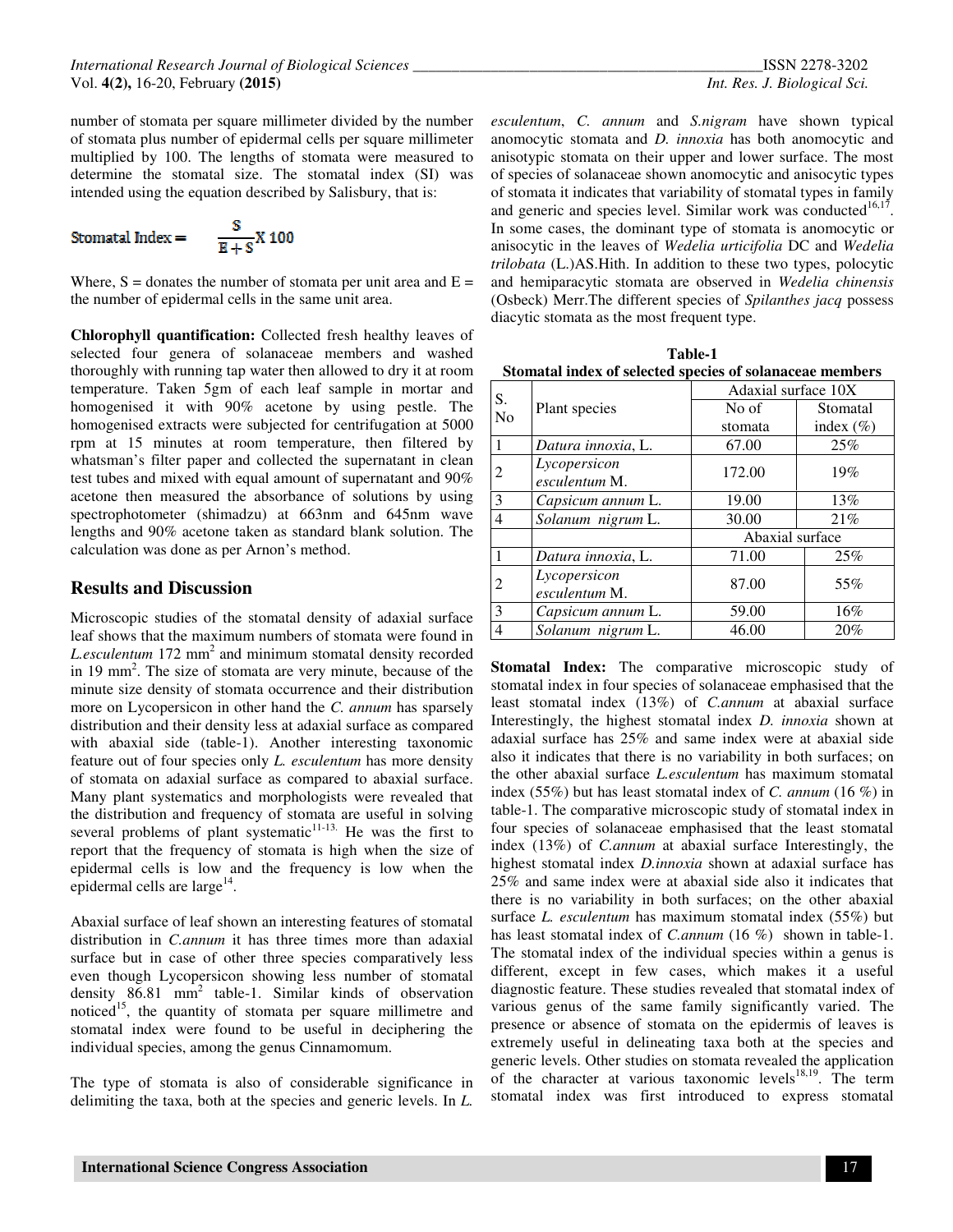occurrence independent of the size of epidermal cells $10,14$ . He points out that the stomatal index is a useful taxonomic character when comparable leaf areas are used<sup>5</sup>. Stomatal index is one of the extensively used features for pharmacognostic studies. Similar kinds of work was done in the of Cassia genus made very careful tests of stornatal index on the genus Cassia, Linn and inferred that stomatal index is the same for different varieties within a species<sup>20,21</sup>. In this studies of stomatal indexes were varied in adaxial and abaxial sides of same leaf. So, the classification of taxa based on stomatal index is deceiving actual classification of plants.

Micrometric analysis table-2 of stomata complex was presented as paired group correlation (Coph correlation 0.7459) dendrogram (cluster analysis) shown that *C. annum* and *S. nigram* + 0.64 similarity with paired group ; only + 0.32 similarity with *L. esculentum* and other genera *D. innoxia* has - 0.16 least similarities among themselves figure-1.

| Micrometery of stomatal complexes (at 10x field) of selected species |                               |                                        |                                                      |                             |                                           |  |
|----------------------------------------------------------------------|-------------------------------|----------------------------------------|------------------------------------------------------|-----------------------------|-------------------------------------------|--|
| SI.                                                                  |                               | <b>Adaxial surface 10X</b>             |                                                      |                             |                                           |  |
| N <sub>0</sub>                                                       | <b>Species</b>                | Length of subsidiary<br>$cells(\mu m)$ | <b>Breath of subsidiary</b><br>$\text{cells}(\mu m)$ | Length of guard<br>cell(nm) | <b>Breadth of guard</b><br>$cells(\mu m)$ |  |
|                                                                      | Datura innoxia, L.            | $40.04 \pm 10.37$                      | $30.94 \pm 12.21$                                    | $35.13 \pm 28.04$           | $18.2 \pm 0.00$                           |  |
| $\overline{2}$                                                       | Lycopersicon<br>esculentum M. | $43.68 \pm 9.96$                       | $43.68 \pm 14.95$                                    | $9.1 \pm 0.00$              | $18.2 \pm 0.00$                           |  |
| 3                                                                    | Capsicum annum L.             | $41.86\pm4.98$                         | $58.24 \pm 16.53$                                    | $18.2 \pm 0.00$             | 25.48±4.07                                |  |
| $\overline{4}$                                                       | Solanum nigrum L.             | $45.5 \pm 11.14$                       | $43.68 \pm 9.96$                                     | $30.94 \pm 4.98$            | $20.02\pm4.07$                            |  |
|                                                                      |                               | Abaxial surface 10X                    |                                                      |                             |                                           |  |
|                                                                      | Datura innoxia, L.            | $34.58 \pm 7.61$                       | $20.02\pm4.07$                                       | $25.48 \pm 4.07$            | $36.40\pm 6.43$                           |  |
| $\overline{2}$                                                       | Lycopersicon<br>esculentum M. | $63.70 \pm 11.15$                      | $21.84 \pm 8.14$                                     | $18.20 \pm 0.00$            | $10.92\pm4.07$                            |  |
| 3                                                                    | Capsicum annum L.             | $23.66 \pm 18.56$                      | $20.57\pm 6.06$                                      | $45.5 \pm 33.44$            | $10.74 \pm 1.00$                          |  |
| $\overline{4}$                                                       | Solanum nigrum L.             | $38.22 \pm 7.61$                       | $34.58 \pm 18.65$                                    | $36.40 \pm 0.00$            | $10.92{\pm}4.07$                          |  |

**Table-2** 



**Paired group correlation dendrogram of subsidiary cells and guard cell the lower epidermis of selected species**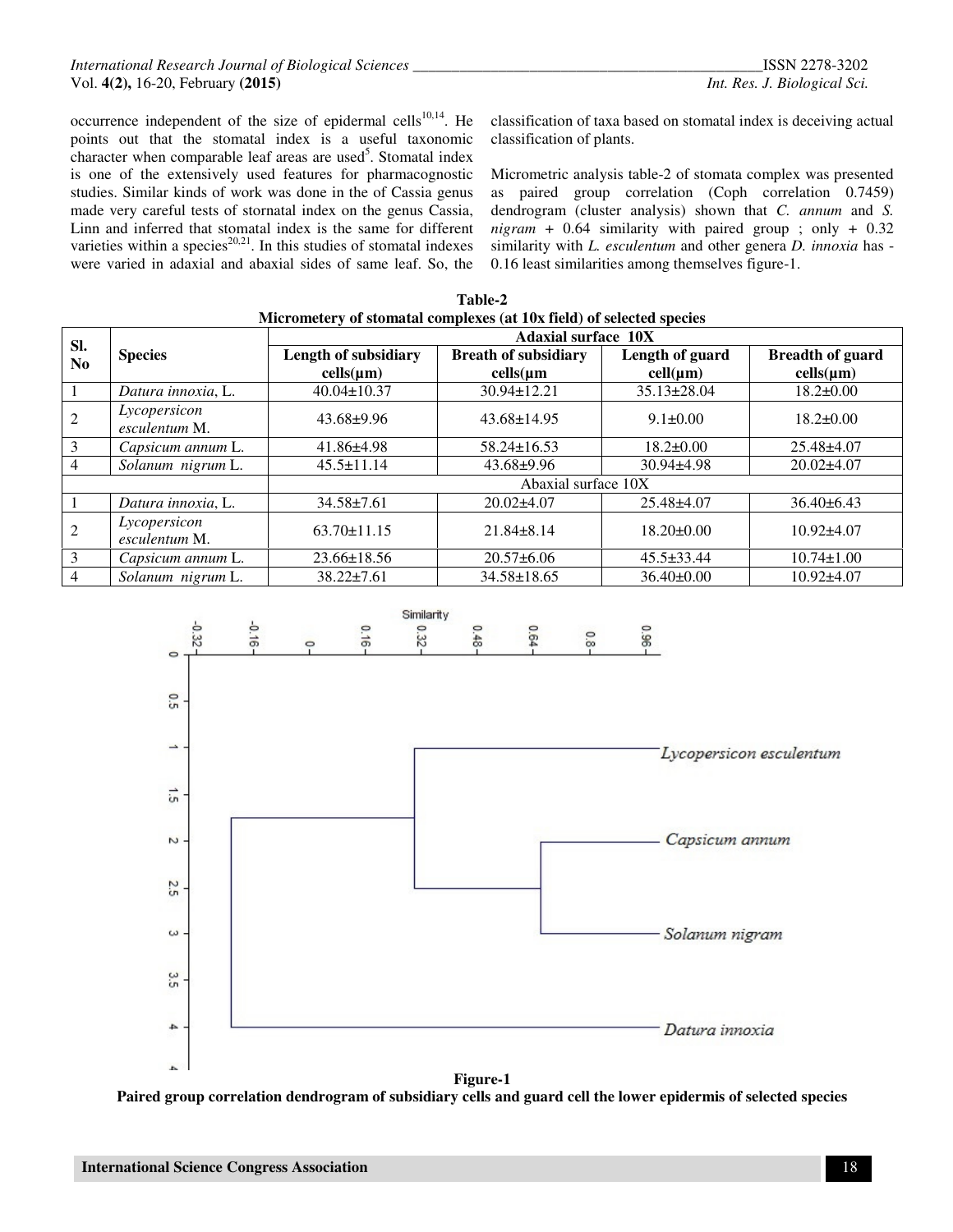**Taxonomy Related To Chlorophyll Pigments :** Chlorophyll are the principal component of pigment protein complexes which take part in a most important role in the photosynthesis, any variation in chlorophyll content is normal to bring change in photosynthetic rate. In this investigation, it found that higher total chlorophyll content in *D.innoxia* (8.01mg/l) and least number of total chlorophyll content in *C. annum.* (7.20mg/l) table-3.The diversity of chlorophylls such as chl-a, chl-b etc and total chlorophyll contents does not give any valid information for classification of higher plant because these pigments are commonly distributed all the vascular and non-vascular plant with slightly varied its concentration with species to species. The chlorophyll-a, chlorophyll-b and total chlorophyll contents of four species had shown comparatively slight differences among themselves. Even though, chlorophyll content angiosperms did not give any valid information classification of taxa. Comparative account of chlorophyll and other accessory pigments are principle role in classification of algae because of their cell contain higher concentration other than the principle pigments such as chlorophyll. If the plants growing in shade, it contain less chlorophyll a and more chlorophyll b. Replacing Mg with Fe ions gives a grey-brown chlorophyll product and the presence of Zn and Cu ions increases the stability of the natural green colour<sup>22</sup>. In this regards the chlorophyll is a principle pigments in all autotrophic green plants hence taxonomic classification of green plants on the bases of chlorophyll along impossible but its concentration will vary species to species. Even though, plant pigments are mainly used for classification lower groups of plants particularly algae.

| Table-3                                             |  |  |  |  |
|-----------------------------------------------------|--|--|--|--|
| Estimated chlorophyll contents of selected species, |  |  |  |  |
| solanaceae members                                  |  |  |  |  |

| зонапассае піснірсі з       |                               |                   |                   |                        |  |  |  |
|-----------------------------|-------------------------------|-------------------|-------------------|------------------------|--|--|--|
| S.<br>No                    | Species                       | $Chl-$<br>a(mg/l) | $Chl-$<br>b(mg/l) | Total<br>chl<br>(mg/l) |  |  |  |
|                             | Datura innoxia L.             | 2.70              | 0.59              | 8.01                   |  |  |  |
| $\mathcal{D}_{\mathcal{L}}$ | Lycopersicon<br>esculentum M. | 2.78              | 0.31              | 7.27                   |  |  |  |
| $\mathcal{E}$               | Capsicum annum L.             | 2.79              | 0.43              | 7.70                   |  |  |  |
|                             | Solanum nigrum L.             | 2.84              | 0.23              | 7.20                   |  |  |  |

# **Conclusion**

All investigated four species of solanaceae shown a massive variation in the epidermal cells character at different level of taxonomy. Leaf epidermal anatomy with reference to stomata type, density, stomatal indexes and chlorophyll contents very constructive way for taxonomic point. Among four species *D.innoxia* shown higher variability in all aspects except the stomatal type; it show a typical anomocytic stomata. . Further molecular level study enhances understanding of stomatal properties. This study may provide a platform for future researcher to make out a distinguishing feature among the four species.

# **Acknowledgment**

Author wish to express sincere gratitude to Karnataka State Women's University, Bijapur for providing lab facility and also acknowledge to Prof. K.P Sreenath Plant Taxonomist, Bangalore University, for identification of candidate species and Prof. Srinath Department of Botany Gulbarga University .We extend our sincere thanks to post graduate student Miss Priyanka P. Koti, Miss. Anupama S. Nayak for collective support to complete this research work.

## **References**

- **1.** Vidyyarltie R.D. and Tripathi S.C., A text Book of Botany. S. Chand and Company Ltd. 7361, Ram Nagar, New Delhi 1054, (**2002)**
- **2.** Sterm K.R., Introductory plant biology, Mac Graw Hill Company Inc, United Sates of America, **630,** (**2000)**
- **3.** Edeoga H.O., and Eboka A.U., Morphology of the leaf epidermis and systematics in some Dissotis species Benth (Melastomataceae), *Global J. pure and applied sci.,* (**6),**  371-374 **(2000)**
- **4.** Edeoga H.O. and Ikem C.L., Comparative Morphology of the leaf epidermis in three species of Boehavia L Nyctagininaceae. *J.P.l. Anat Morph.,* (**1)** 14-21 **(2001)**
- **5.** Wilkinson H.P., The plant surface (mainly leaf), In Metcalfe, C.R. and Chalk L. Anatomy of the dicotyledons, 2nd ed. Clarenndon Press., 97-165 **(1979)**
- **6.** Paliwal G.S., and Anand S.K., Anatomy in relation to taxonomy, *Acta Bot. Indica.,* **(6)** 1–20 **(1978)**
- **7.** Pant D. D. and P F Kidwai., On the Diversity in the Development and Organization of Stomata in Phyla nudiflora Michx, *Current Sci.,* **(33)** 653-65**(1964)**
- **8.** Gopal B.V. and Mishra A.K., A New Technique for Plant Epidermal Studies, *Kenya Science and Tech. (B)***, (1)** 99- 100 **(1980)**
- **9.** Mbagwu F.N. and Edeoga H.O., Observations on the Vegetative and Floral Morphology of Some Vigna Species (Leguminosae-Papilionoideae), *Pakistan Journal of Biological Sciences.,* **(9)** 1754-1758 **(2006)**
- **10.** Salisbury E.J., On the cause and ecological significance of stomatal frequency with special reference to the woodland flora. Philosophical Transactions of the Royal Society of London, *Biol. Sci.,* **(216)** 1-65 **(1972)**
- **11.** Stace C.A., Cuticular studies as an aid t o plant taxonomy. Bull.Brit. Mus, *Nat. Hist .Bot.,* **(4)** 3-78 **(1965a)**
- **12.** Stace C.A., The significance of the leaf epidermis in the taxonomy of Combretaceae, A general review oitribal, generic and specific characters, *J. Linn. Soc. London (Bot.),* **(59)** 229-252 **(1965b)**